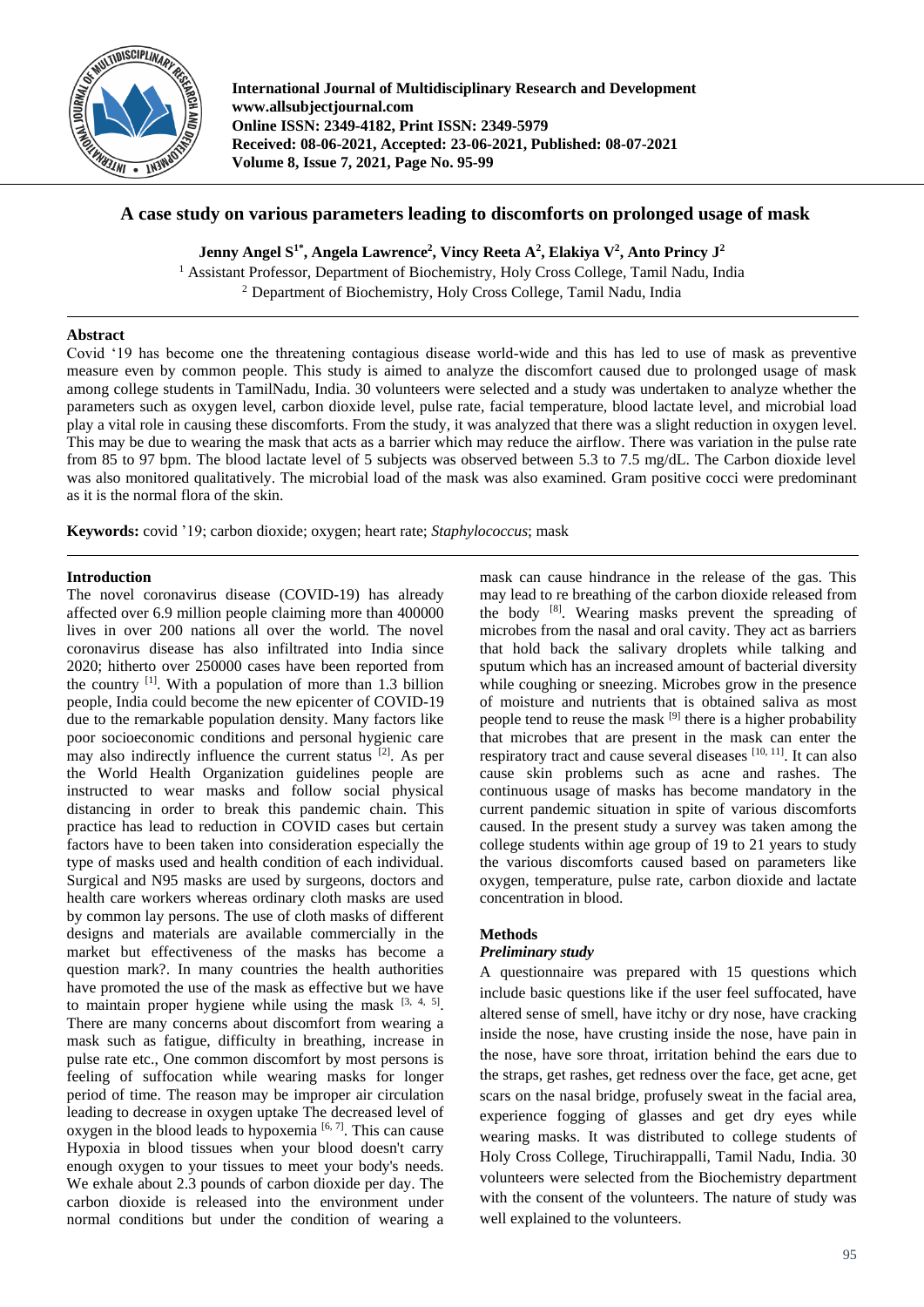**Study of oxygen level, pulse rate and facial temperature** In order to check the quality of the mask candle blow method was done. A candle was lit and the subject was made to wear one of the sample cloth masks and was instructed to blow out the candle. The Fingertip Pulse Oximeter (Model: YM201) with specificity range for  $SpO<sub>2</sub>$ as  $0 - 100\%$ , the accuracy for SpO2 as  $70 - 100\% \pm 2\%$  and the range for pulse rate as  $25 - 250$  bpm, the accuracy for pulse rate as  $\pm$  3 bpm was used to measure oxygen level and pulse rate. Reading was taken for each volunteer at 9:30 am, 12:15 pm and 3:00 pm for 30 days. The facial temperature was monitored using ZOOOK Infra Temp infrared thermometer which had high accuracy and gives fast measurement within 0.1 second. It has 32 logs of data stored for analysis and comparison.

#### **Study of carbondioxide and lactate level**

A simple set up was designed to study the carbon dioxide released during the period of wearing mask. A tube was attached to one end to mask and the other end to a latex free bag. The subjects were instructed to wear the mask for 5 hours a day and the carbon dioxide was determined qualitatively [12]. Blood samples were withdrawn from the subjects for those oxygen level dropped down for lactate estimation by using LACT2-ACN040 kit [13]. To assess the microbial load sterile swab was taken from the used mask and inoculated simultaneously in Nutrient and Mac Conkey agar. The plates were incubated at 37°C for 24 hours and the preliminary identification was performed.

#### **Results**

A questionnaire was prepared through Google forms and it was distributed among college going students. A total of 250 responses were received and the consolidated results were depicted in (Table 1).

**Table 1:** Analysis of various parameters that caused discomfort while wearing mask

| <b>Parameters that cause discomfort</b>                    | Percentage of<br>respondents |
|------------------------------------------------------------|------------------------------|
| Feel suffocated                                            | 51.2%                        |
| Experience altered sense of smell                          | 36%                          |
| Get dry or itchy nose                                      | 39.6%                        |
| Feel that they have cracking inside the<br>nose            | 17.6%                        |
| Experience pain in the nose                                | 32.4%                        |
| Experience sore throat                                     | 24.4%                        |
| Experience irritation behind the ears due to<br>mask strap | 53.6%                        |
| Get rashes                                                 | 24%                          |
| Experience redness over the face                           | 30.8%                        |
| Get acne                                                   | 24%                          |
| Get scars on the nasal bridge                              | 18.8%                        |
| Profusely sweat in the facial area                         | 59.2%                        |
| Experience fogging of glasses                              | 32.8%                        |
| Get dry eyes                                               | 22.8%                        |

The mask was made of cotton cloth and double layered, the quality of the mask used for the present study was determined using a very simple method, the candle blow method. When the subject while wearing the cloth mask was asked to blow the candle out but was unable to do so. This proved that the mask that was distributed for the study was of good quality. The oxygen saturation level of the subjects was checked periodically for 30 days using Fingertip Pulse

Oximeter (Model: YM201) and the values were recorded, the pulse rate of the subjects was checked for 30 days. Simultaneously the facial temperature was also checked for 30 days using ZOOK Infra Temp thermometer and the mean value of the recorded results is given in (Table 2).

**Table 2:** Data showing mean value of oxygen level, pulse rate and facial temperature

| <b>Days</b>             | Oxygen level     | <b>Pulse rate</b> | <b>Temperature</b> |
|-------------------------|------------------|-------------------|--------------------|
|                         | $Mean \pm SD$    | $Mean \pm SD$     | $Mean \pm SD$      |
| 1                       | $97.93 \pm 0.85$ | $94.07 \pm 6.63$  | $97.83 \pm 0.56$   |
| $\overline{c}$          | $97.84 \pm 0.67$ | $90.02 \pm 9.74$  | $97.66 \pm 0.60$   |
| $\overline{\mathbf{3}}$ | $98.19 \pm 0.59$ | $97.57 \pm 9.33$  | $97.90 \pm 0.83$   |
| $\overline{4}$          | $97.98 \pm 0.69$ | $97.40 \pm 8.77$  | $97.90 \pm 0.91$   |
| 5                       | $97.76 \pm 1.59$ | $95.85 \pm 6.26$  | $97.76 \pm 1.23$   |
| 6                       | $98.03 \pm 0.51$ | $97.50 \pm 11.00$ | $97.72 \pm 0.46$   |
| 7                       | $98.13 \pm 0.68$ | $92.98 \pm 7.73$  | $97.73 \pm 0.75$   |
| $\overline{8}$          | $98.13 \pm 0.65$ | $88.91 \pm 6.17$  | $97.72 \pm 0.65$   |
| 9                       | $97.69 \pm 0.66$ | $93.71 \pm 7.32$  | $97.68 \pm 0.74$   |
| 10                      | $97.74 \pm 0.50$ | $93.37 \pm 9.36$  | $97.88 \pm 0.41$   |
| 11                      | $98.23 \pm 0.61$ | $91.80 \pm 7.39$  | $97.55 \pm 0.85$   |
| 12                      | $97.89 \pm 0.80$ | $91.28 \pm 8.13$  | $97.79 \pm 0.56$   |
| 13                      | $97.91 \pm 0.68$ | $85.33 \pm 7.25$  | $97.84 \pm 0.40$   |
| 14                      | $98.00 \pm 0.57$ | $90.73 \pm 6.74$  | $97.44 \pm 0.70$   |
| 15                      | $97.62 \pm 1.03$ | $93.58 \pm 8.25$  | $97.72 \pm 0.67$   |
| 16                      | $98.05 \pm 0.71$ | $86.07 \pm 6.14$  | $97.84 \pm 0.54$   |
| 17                      | $98.10 \pm 0.65$ | $93.33 \pm 7.57$  | $97.27 \pm 1.12$   |
| 18                      | $98.07 \pm 0.82$ | $88.79 \pm 8.84$  | $97.43 \pm 0.73$   |
| 19                      | $97.92 \pm 0.76$ | $91.68 \pm 6.29$  | $97.73 \pm 0.36$   |
| 20                      | $97.86 \pm 0.73$ | $87.19 \pm 7.59$  | $97.39 \pm 0.58$   |
| 21                      | $97.67 \pm 0.70$ | $96.43 \pm 5.80$  | $97.86 \pm 0.66$   |
| $\overline{22}$         | $98.68 \pm 0.66$ | $89.40 \pm 6.43$  | $97.71 \pm 0.57$   |
| 23                      | $97.74 \pm 0.82$ | $94.88 \pm 7.82$  | $97.54 \pm 0.51$   |
| 24                      | $98.84 \pm 0.85$ | $97.71 \pm 7.66$  | $97.52 \pm 0.88$   |
| 25                      | $98.64 \pm 0.40$ | $95.04 \pm 6.88$  | $97.59 \pm 0.81$   |
| 26                      | $98.39 \pm 0.65$ | $91.34 \pm 7.14$  | $97.90 \pm 0.67$   |
| 27                      | $98.31 \pm 0.52$ | $97.04 \pm 7.82$  | $97.85 \pm 0.60$   |
| 28                      | $98.00 \pm 0.74$ | $90.24 \pm 8.90$  | $97.84 \pm 0.76$   |
| 29                      | $98.32 \pm 0.43$ | $86.20 \pm 7.66$  | $97.78 \pm 0.78$   |
| 30                      | $98.05 \pm 0.71$ | $95.94 \pm 9.71$  | $97.73 \pm 0.66$   |

A simple set up was designed to capture the carbon dioxide exhaled by the subject. The carbon dioxide that was collected in the latex bag was removed using a syringe and introduced into a test tube containing Calcium hydroxide solution (Figure 1). The solution turned milky white forming calcium carbonate as precipitate indicating the presence of carbon dioxide. This proves that while wearing mask the carbon dioxide that has been exhaled can be subjected to rebreathing by the user which may lead to mild suffocation.



**Fig 1:** The figure (A, B) showing the accumulation of carbon dioxide in latex bag and (C, D) showing the presence of calcium hydroxide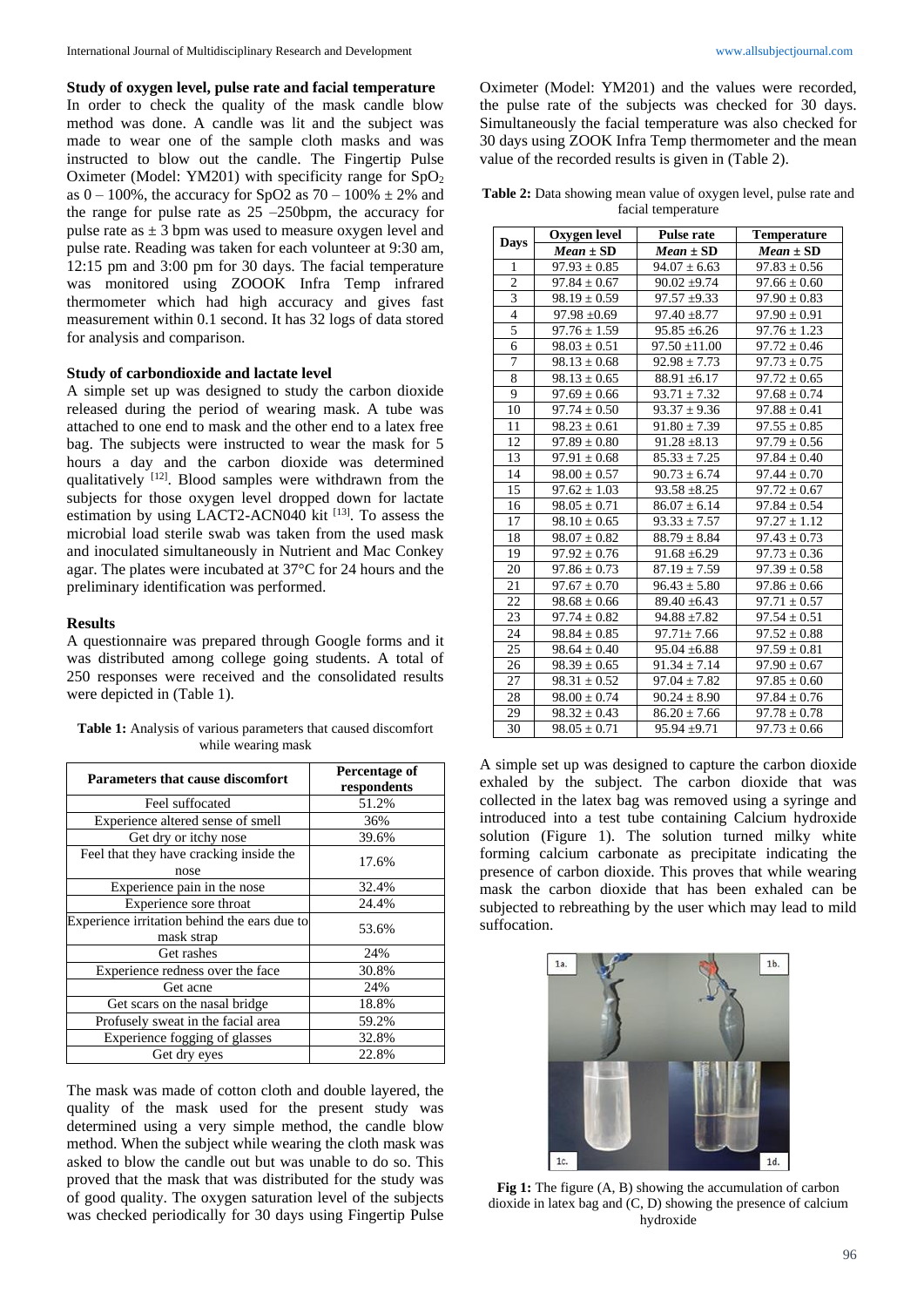Five subjects were selected based on oxygen level fluctuation and lactate levels of them were estimated in the

plasma (Figure 2).



**Fig 2:** Estimation of lactate in plasma by UV enzymatic method

The normal range of lactate ranges from 4.5 to 19.8 mg/dL. The subject was instructed to blow onto both Nutrient agar and Macconkey medium with and without mask. It was observed that number of colonies in the plates that was blown onto without mask was higher than that blown with mask. This proves that cloth mask prevents the spread of

microbes. The swabs collected from the masks worn by the subjects were streaked onto both Nutrient agar and MacConkey agar plates along with controls and incubated at 37°C for 24 hours. No growth was observed in the sample collected from 20 subjects. The samples collected from 10 subjects showed colony growth (Figure 3).



**Fig 3:** The graph representing the total number of bacterial colonies

Preliminary identification was done using Gram staining on selected colonies and most of them were Gram positive cocci and few were Gram negative rods.

#### **Discussion**

A questionnaire was distributed to 250 volunteers and the consolidated report showed that only half of the students wore mask for more than 5 hours. The reason may be due to lack of awareness and various discomforts caused by wearing mask for longer duration. Most of respondent felt suffocated due to wearing masks for prolonged duration which may be due to psychological reasons. Various parameters were taken into consideration and results showed that they were only meager change in altered smell, dry itchy nose, don't have cracking inside the nose or pain, do not experience redness over the face, don't get scars on the

nasal bridge and dry eyes. An average percent of persons experience sore throat, rashes and acne. A higher proportion observed irritation behind the ears due to straps in the masks and profusely sweating in the facial area  $[14, 15]$ . In this context the present study was done mainly to understand the reason behind the feeling of suffocation. Henceforth three important parameters- oxygen level, carbondioxide level and pulse rate was monitored periodically for a period of one month. From the study, it was analyzed that very slight reduction in oxygen level of 97% was observed for 43% of subjects but this was seen within the normal range (95- 100%). This may be due to wearing the mask that acts as a barrier which may reduce the airflow. Only when the oxygen level reduces below 90% it is considered as hypoxemia condition. There was a vast fluctuation in the pulse rate ranging from 85 to 97 bpm this may be due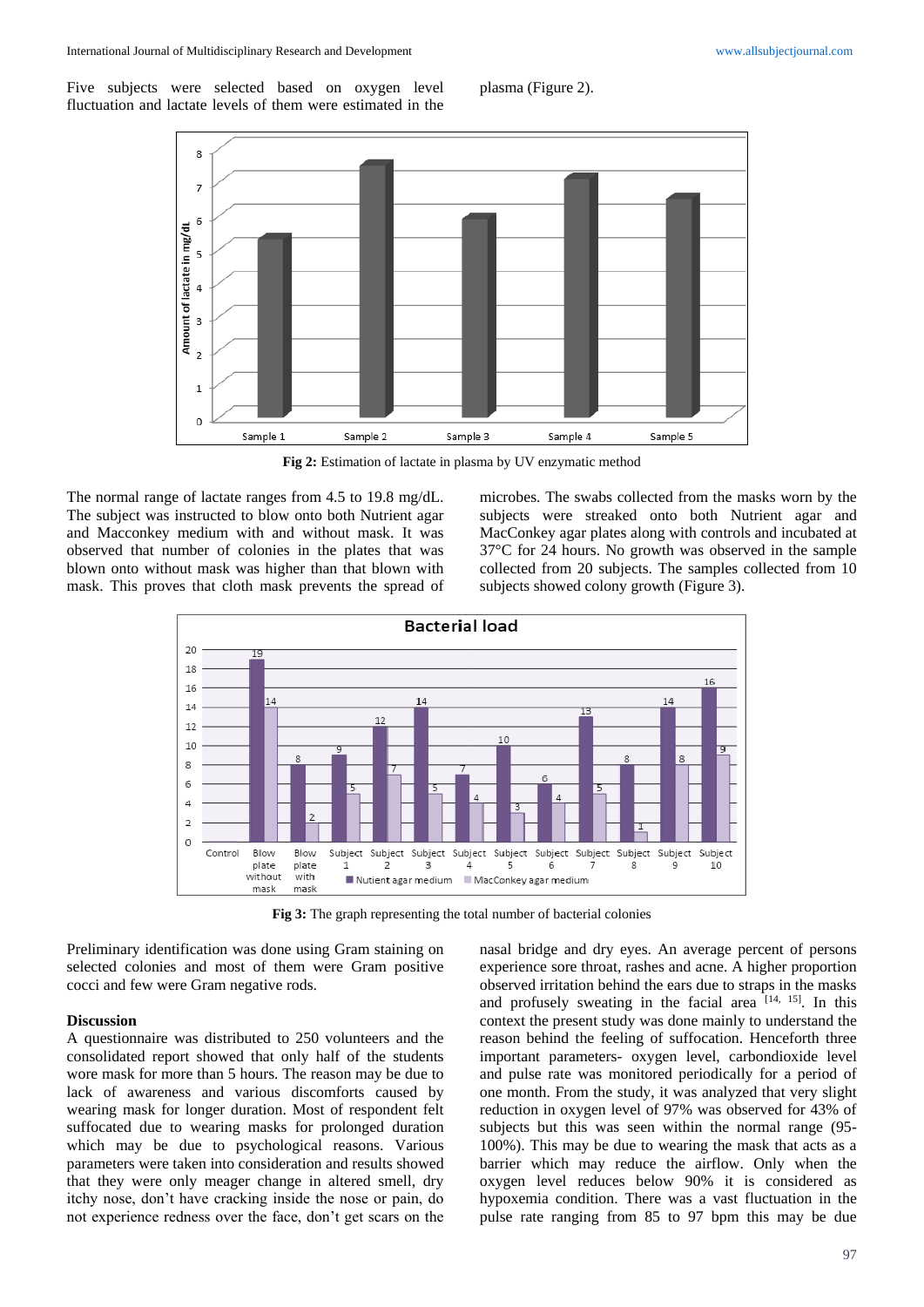various physical activities that may influence the pulse rate. The normal pulse rate of resting heart for 18-30 year's was found to be within the range of  $60 -100$  bpm  $[16, 17]$ . The presence of carbon dioxide proves that there is a possibility of rebreathing the carbon dioxide while wearing mask for prolonged duration which may lead to slight suffocation. When the person felt suffocated they felt better when they removed the mask this may support the hypothesis of rebreathing. It is also observed that physiologically they may feel discomfort while wearing mask. The lactate levels obtained from the subjects were also observed to be within the normal range which disproves the hypothesis that wearing mask for longer duration may result in hypoxic condition [18]. Lactate level is also influenced by shallow breathing, tiredness, and decreased appetite. The facial temperature also remained within the normal limits and use of cotton mask has to certain extent reduced the discomfort caused by sweating [19]. The study on microbial load showed that majority of isolates was Gram positive cocci in clusters which thereby belong to genera- *Staphylococcus. As Staphylococcus* is mainly observed as normal microbiota prolonged duration of mask usage could have led to increase in the bacterial count <sup>[20]</sup>. In certain cases this would have become an opportunistic pathogen that may lead to various skin problems such as acne and rashes.

### **Conclusions**

The present study shows that the common people face many discomforts while wearing mask for duration of 5 hours. This discomforts mainly the fluctuation in oxygen level and pulse rate does not affect the physiological condition of the person. Wearing of mask is therefore the best preventive measure to prevent COVID.

### **Acknowledgment**

The authors would like to thank the management, Holy Cross College, Tamil nadu, India for providing support to carry out the study

### **Conflict of Interest**

The authors declare that there is no conflict of interest

### **References**

- 1. Pal R, Yadav U. "COVID-19 Pandemic in India: Present Scenario and a Steep Climb Ahead", Journal of Primary Care & Community Health, 2020. 11:2150132720939402. doi: 10.1177/215013272093 9402.
- 2. Jose H. "The importance of wearing masks in curtailing the COVID-19 pandemic", Journal of Family Medicine and Primary Care,2020:9(6):2606-2607.
- 3. Tso RV, Cowling BJ. "Importance of Face Masks for COVID-19: A Call for Effective Public Education", Clinical Infectious Diseases,2020:71(16):2195-2198. doi: 10.1093/cid/ciaa593.
- 4. Pope CA 3rd, Burnett RT, Thun MJ, Calle EE, Krewski D, Ito K. *et al*. "Lung cancer, cardiopulmonary mortality, and long-term exposure to fine particulate air pollution", Journal of the American Medical Association,2002:287(9):1132-41. doi: 10.1001/jama. 287.9.1132.
- 5. Jensen LA, Onyskiw JE, Prasad NG. "Meta-analysis of arterial oxygen saturation monitoring by pulse oximetry in adults", Heart Lung,1998:27(6):387-408. doi:

10.1016/s0147-9563(98)90086-3.

- 6. Scarano A, Inchingolo F, Lorusso F. "Facial Skin Temperature and Discomfort When Wearing Protective Face Masks: Thermal Infrared Imaging Evaluation and Hands Moving the Mask", International Journal of Environmental Research and Public Health,2020:17:4624. 10.3390/ijerph17134624.
- 7. Roberge RJ, Kim JH, Coca A. "Protective facemask impact on human thermoregulation: an overview", Annuals of Occupational Hygiene,2012:56(1):102-12. Doi: 10.1093/annhyg/mer069.
- 8. Ou YE, Lin ZM, Hua DM, Jiang Y, Huo YT, Luo Q. *et al*. "Evaluation of carbon dioxide rebreathing during exercise assisted by noninvasive ventilation with plateau exhalation valve", International journal of chronic obstructive pulmonary disease,2017:12:291- 298. https://doi.org/10.2147/COPD.S121637
- 9. Niemeier-Walsh C, Ryan P, Meller J, Nicholas JO, Atin A, Reponen T. *et al*. "Exposure to Traffic-Related Air Pollution is Associated with Greater Bacterial Diversity in the Lower Respiratory Tract of Children", Public Library of Science (PLOS) ONE, 2020. DOI: 10.1101/2020.12.09.417501.
- 10. Fisher EM, Shaffer RE. "Considerations for recommending extended use and limited reuse of filtering facepiece respirators in health care settings", Journal of Occupational and Environmental Hygiene,2014:11(8):115-28.doi:10.1080/15459624. 2014.902954.
- 11. Zheng Wang. "Survival of Bacteria on Respirator Filters", Aerosol Science & Technology,1999:30(3):300-308.
- 12. Rubio-Portillo E, Orts D, Llorca E. *et al*. "The Domestic Environment and the Lung Mycobiome", Microorganisms,2020:8(11):1717. doi:10.3390/ microorganisms8111717
- 13. Han SJ, Yoo M, Kim, DW, Wee JH. "Carbon Dioxide Capture Using Calcium Hydroxide Aqueous Solution as the Absorbent", Energy & Fuels,2011:25(8):3825-3834.
- 14. MacIntyre CR, Wang Q, Seale H, Yang P, Shi W, Gao Z. *et al*. "A randomized clinical trial of three options for N95 respirators and medical masks in health workers", American Journal of Respiratory and Critical Care Medicine,2013:187:960-966.
- 15. Lee VJ, Aguilera X, Heymann D, Wilder-Smith A. "Lancet Infectious Diseases Commission. Preparedness for emerging epidemic threats: a Lancet Infectious Diseases Commission", Lancet Infectious Diseases,2020:20(1):17-19.
- 16. Davies A, Thompson KA, Giri K, Kafatos G, Walker J, Bennett A. *et al*. "Testing the efficacy of homemade masks: would they protect in an influenza pandemic?", Disaster Medicine and Public Health Preparedness,2013:7(4):413-418. doi:10.1017/dmp. 2013.43
- 17. Radonovich LJ Jr, Simberkoff MS, Bessesen MT, Brown AC, Cummings DAT, Gaydos CA. *et al*. "ResPECT investigators. N95 Respirators vs Medical Masks for Preventing Influenza Among Health Care Personnel: A Randomized Clinical Trial"; Journal of the American Medical Association,2019:322(9):824- 833. doi: 10.1001/jama.2019.11645.
- 18. Xia W, Fu L, Liao H, Yang C, Guo H, Bian Z. *et al*. "The Physical and Psychological Effects of Personal